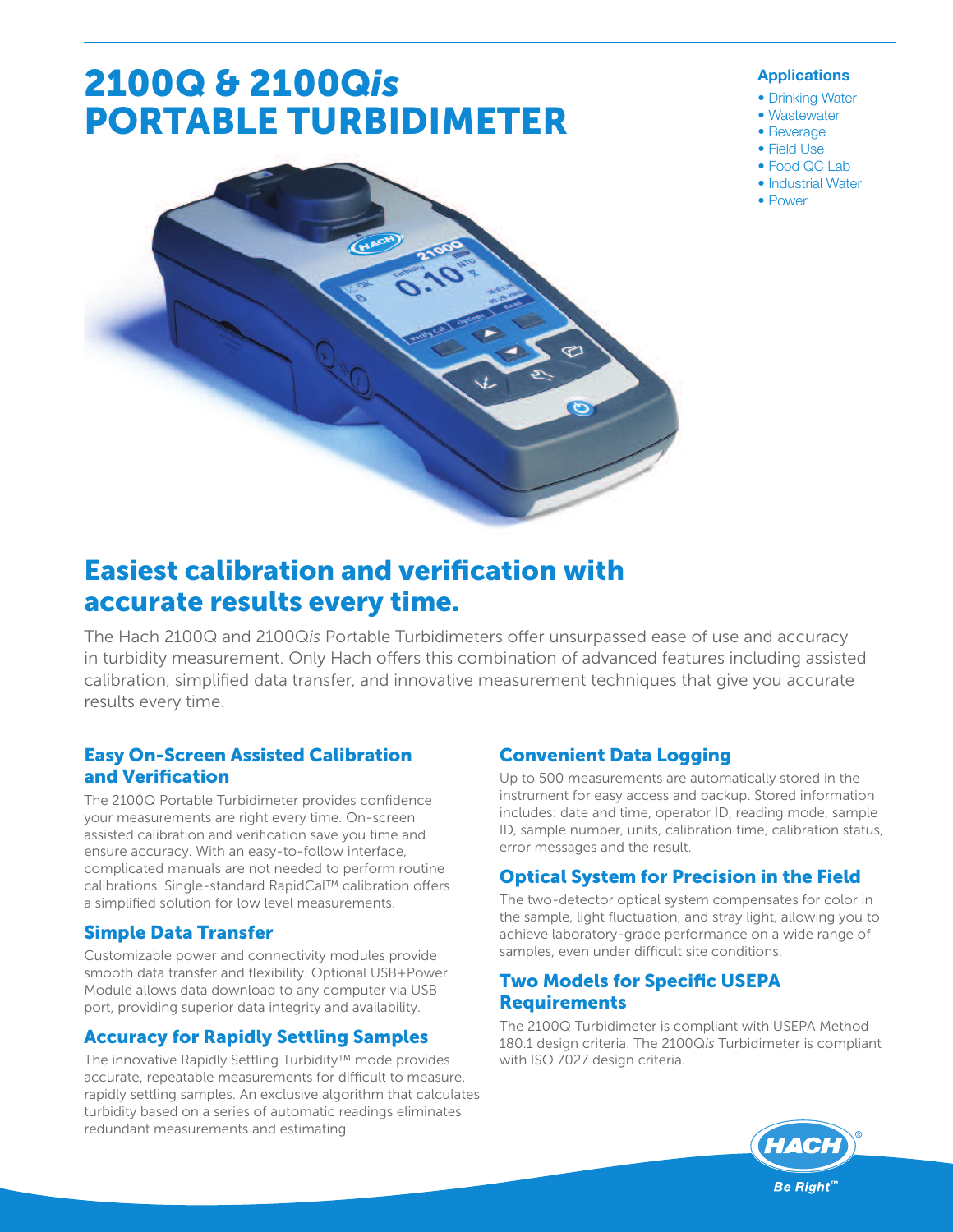NTU

Read

### Key Features

### **On-Screen Assisted Calibration and Verification**

The 2100Q gives you confidence that your results are accurate, without having to read long manuals for calibration and verification instructions. All the core measurement information is on a single screen.

### **On-Screen Assisted Calibration Verification with the Push of a Button RapidCal Single Standard Calibration** Cal: StablCal® IЖ Verify Cal: Passed Cal: StablCal® RapidCal N TU **NTU** 8 8 20 NTU 100 NTU 800 NTU **Calibration Verification Passed. 20 NTU** Read next standard.  $9.00 \le - - - - - - - \ge 11.0$ 11:47:21 Insert standard, close lid, and push Read to start calibration. **Reading within limits.** 09-04-2009 or push Done. Cancel Done Done Cancel | Options | Read *In the full calibration mode (0 to 1000 NTU), Be confident in your measurement by In the range up to 40 NTU, the single running the quick and easy Verify Cal the text-based, assisted calibration feature standard RapidCal calibration mode walks you through clear and easy steps, function using the included 10 NTU reduces calibration complexity by and verifies the accuracy of your calibration StablCal primary standard. eliminating multiple standard full automatically. This on-screen assistance calibrations. You save time and ensure eliminates the need for a manual and you meet reporting requirements. provides assurance that your calibration is complete and valid.*

### **Rapidly Settling Turbidity™ (RST) Mode**

At the request of our customers, Hach has developed an innovative solution to alleviate the uncertainty caused by changing turbidity readings in samples that quickly settle. The 2100Q's RST reading mode uses an exclusive algorithm that reverse calculates and continuously updates a calculated value of turbidity to a point in time when the sample begins to settle out of solution based upon the accumulated trend of the measured values. This results in values that are more accurate and repeatable than those obtained using traditional smoothing techniques, such as averaging.



*Although the sample continuously settles out of solution, the RST calculated value does not change. No more guessing and no more replicate runs—you get the right answer every time.*

### **Customize Power and Connectivity with Flexible Modules**

**USB+Power Module (Prod. No. LZV813) Power Only Module (Prod. No. LZV804)**

- Line power: 110 230Vac, 50/60 Hz Line power: 110 230Vac, 50/60 Hz
- Charges NiMH batteries
- Transfers data to computer or printer
- Enables firmware updates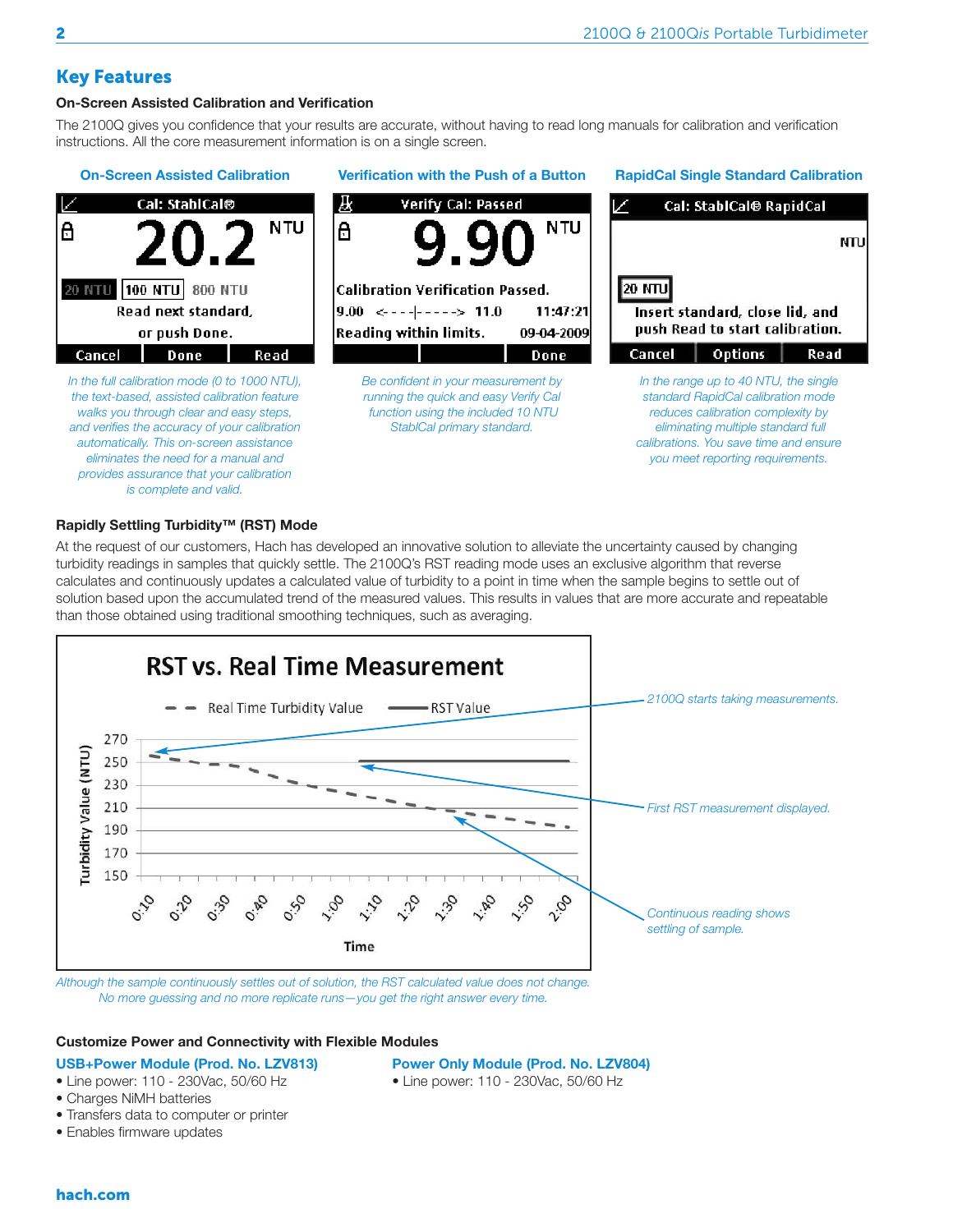

# Specifications\*

| Ratio turbidimetric determination<br>using a primary nephelometric light<br>scatter signal (90°) to the transmitted<br>light scatter signal. | <b>Operating Conditions</b>                  | Temperature: 0 to 50°C (32 to 122°F)<br>Relative Humidity: 0 to 90% @ 30°C,<br>0 to 80% @ 40°C, 0 to 70% @ 50°C,<br>noncondensing                                                                                                            |
|----------------------------------------------------------------------------------------------------------------------------------------------|----------------------------------------------|----------------------------------------------------------------------------------------------------------------------------------------------------------------------------------------------------------------------------------------------|
| 2100Q: Meets EPA Method 180.1<br>2100Qis: Meets ISO 7027                                                                                     | <b>Storage Conditions</b>                    | -40 to 60 $^{\circ}$ C (-40 to 140 $^{\circ}$ F),<br>instrument only                                                                                                                                                                         |
| 2100Q: Tungsten filament lamp<br>2100Qis: Light-emitting diode (LED)<br>@ 860 nm                                                             | Languages                                    | English, French, German, Italian,<br>Spanish, Portuguese (BR),<br>Portuguese (PT), Bulgarian, Chinese,<br>Czech, Danish, Dutch, Finnish,<br>Greek, Hungarian, Japanese, Korean,<br>Polish, Romanian, Russian,<br>Slovenian, Swedish, Turkish |
| 0 to 1000 NTU (FNU)                                                                                                                          |                                              |                                                                                                                                                                                                                                              |
| $\pm 2\%$ of reading plus stray light<br>from 0 to 1000 NTU                                                                                  |                                              |                                                                                                                                                                                                                                              |
| ±1% of reading, or 0.01 NTU (FNU),                                                                                                           | Interface                                    | Optional USB                                                                                                                                                                                                                                 |
| 0.01 NTU on lowest range                                                                                                                     | <b>Instrument Enclosure</b><br><b>Rating</b> | IP67 (closed lid, battery<br>compartment excluded)                                                                                                                                                                                           |
| <0.02 NTU (FNU)                                                                                                                              | <b>Protection Class</b>                      | Power Supply: Class II                                                                                                                                                                                                                       |
| Selectable on/off                                                                                                                            | <b>Certification</b>                         | CE certified                                                                                                                                                                                                                                 |
| Silicon photovoltaic                                                                                                                         | <b>Sample Required</b>                       | 15 mL (0.3 oz.)                                                                                                                                                                                                                              |
| Normal (Push to Read)<br>Signal Averaging<br>Rapidly Settling Turbidity                                                                      | <b>Sample Cells</b>                          | $60 \times 25$ mm (2.36 $\times$ 1 in.)<br>borosilicate glass with screw cap                                                                                                                                                                 |
|                                                                                                                                              | <b>Dimensions</b>                            | 22.9 x 10.7 x 7.7 cm (9.0 x4.2 x 3.0 in.)                                                                                                                                                                                                    |
|                                                                                                                                              | Weight                                       | 527 g (1.16 lb) without batteries<br>618 g (1.36 lb) with four AA alkaline<br>batteries                                                                                                                                                      |
| 110-230 Vac, 50/60 Hz (with Power<br>or USB+Power Module)<br>4 AA alkaline batteries<br>Rechargeable NiMH (for use with<br>USB+Power Module) |                                              |                                                                                                                                                                                                                                              |
|                                                                                                                                              | Warranty                                     | 1<br>*Subject to change without notice.                                                                                                                                                                                                      |
|                                                                                                                                              | whichever is greater<br>500 records          |                                                                                                                                                                                                                                              |